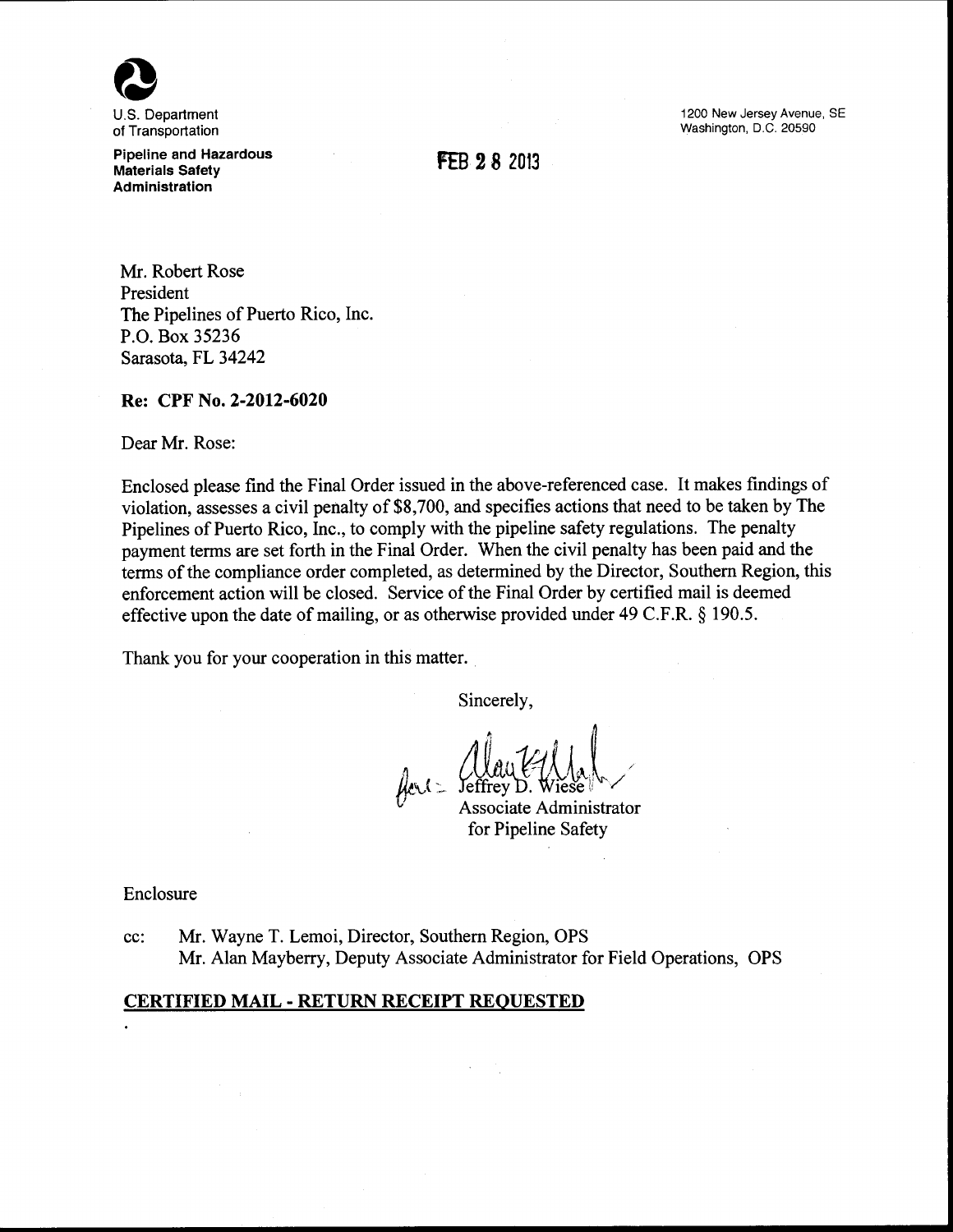# U.S. DEPARTMENT OF TRANSPORTATION PIPELINE AND HAZARDOUS MATERIALS SAFETY ADMINISTRATION OFFICE OF PIPELINE SAFETY WASHINGTON, D.C. 20590

) ) ) ) ) )

In the Matter of

The Pipelines of Puerto Rico, Inc.,

Respondent.

CPF No. 2-2012-6020

# FINAL ORDER

On June 11-12, 2012, pursuant to 49 U.S.C. § 60117, a representative of the Pipeline and Hazardous Materials Safety Administration (PHMSA), Office of Pipeline Safety (OPS), conducted an on-site pipeline safety inspection of the written Public Awareness Plan (PAP) of The Pipelines of Puerto Rico, Inc. (PLPR or Respondent), in San Juan, Puerto Rico.<sup>1</sup> PLPR operates a 9.5-mile jet fuel pipeline from the Catano Pump Station in Guaynabo to the Luis Mufioz Marin International Airport in Carolina, Puerto Rico.

As a result of the inspection, the Director, Southern Region, OPS (Director), issued to Respondent, by letter dated October 17, 2012, a Notice of Probable Violation, Proposed Civil Penalty, and Proposed Compliance Order (Notice), which also included a warning pursuant to 49 C.F.R. § 190.205. In accordance with 49 C.F.R. § 190.207, the Notice proposed finding that PLPR had violated 49 C.F.R.  $\S$  195.440(a) and proposed assessing a civil penalty of \$8,700 for the alleged violation. The Notice also proposed ordering Respondent to take certain measures to correct an alleged violation of  $\S$  195.440 (g). The warning item required no further action, but warned the operator to correct the probable violation or face possible enforcement action.

Respondent failed to respond within 30 days of receipt of service of the Notice. Under 49 C.F.R. § 190.209(c), such failure to respond constitutes a waiver of PLPR's right to contest the allegations in the Notice and authorizes the Associate Administrator, without further notice, to find facts as alleged in the Notice and to issue this Final Order under§ 190.213. In this case, the Notice was mailed to Respondent by certified mail (USPS Article No. 7007 2680 0001 1340 6788) on October 17, 2012, and was received by Respondent on October 20, 2012, as shown by

<sup>&</sup>lt;sup>1</sup> According to Articles of Merger filed with the Secretary of State of the State of Florida, Tampa Pipeline Limited Partnership merged with Tampa Pipeline Corporation on or around September 30, 2001. Tampa Pipeline Corporation and its related companies operate pipelines providing jet fuel to various airports: St. Louis Pipeline Corporation (St. Louis Pipeline); Illinois Petroleum Supply Corporation (Illinois Petroleum Supply); Illinois Pipeline Corporation (Illinois Pipeline); Idaho Pipeline Corporation {Idaho Pipeline); Tampa Airport Corporation {Tampa Airport Pipeline); San Antonio Pipeline Corporation (San Antonio Pipeline); and Pipelines of Puerto Rico, Inc. (San Juan Pipeline). http://www.sunbiz.org/corioff.html (last accessed 1/26/2012)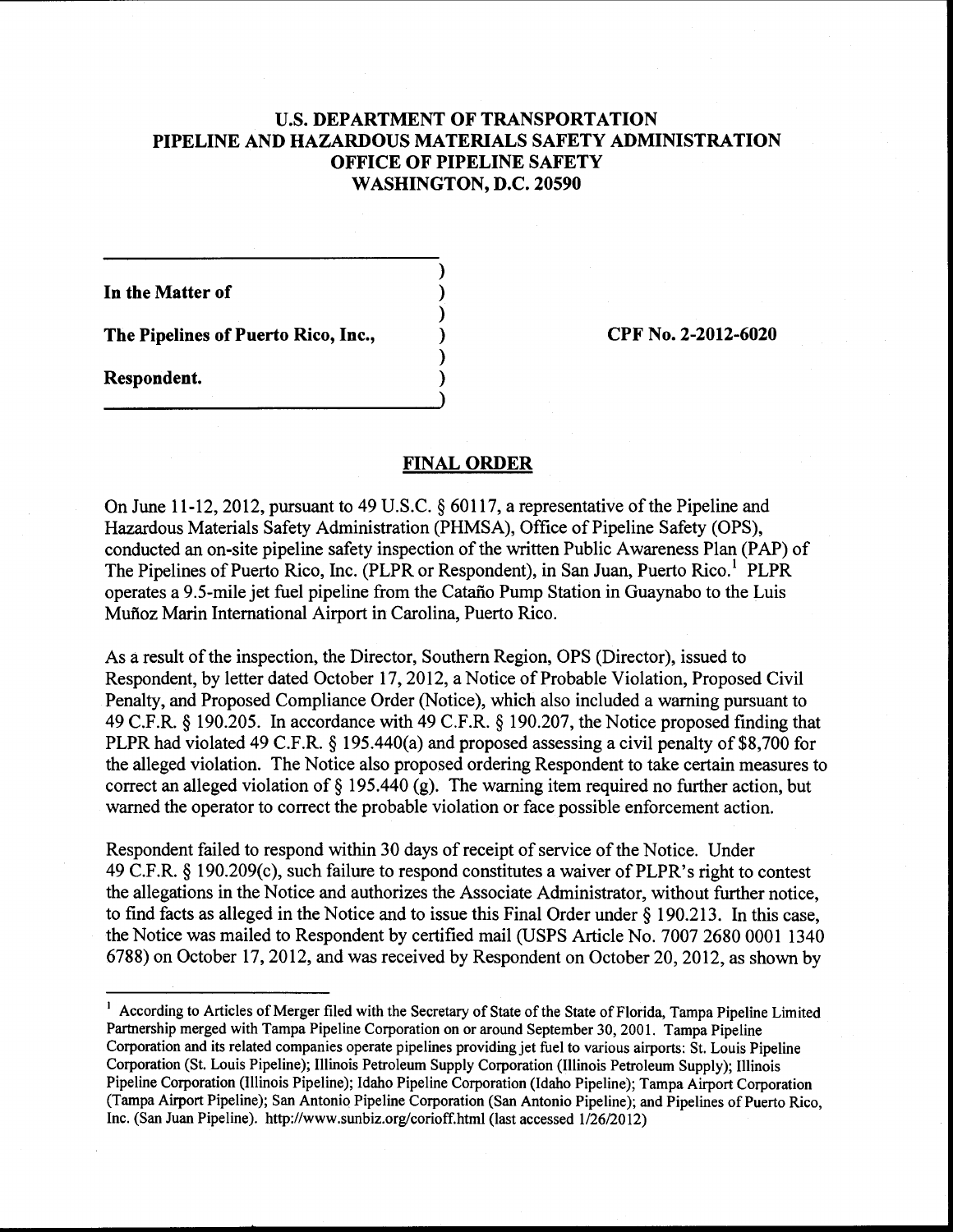the return receipt on file with PHMSA.

To date, Respondent has never acknowledged nor responded to the Notice. Under such circumstances, I find it reasonable and appropriate to enter this Final Order without further proceedings. 2

### **FINDINGS OF VIOLATION**

The company did not respond to the allegations in the Notice that it violated 49 C.F.R. Part 195, as follows:

**Item 2:** The Notice alleged that Respondent violated 49 C.F.R. § 195.440(a), which states:

#### § **195.440- Public awareness.**

(a) Each pipeline operator must develop and implement a written continuing public education program that follows the guidance provided in the American Petroleum Institute's (API) Recommended Practice (RP) 1162 (incorporated by reference, *see*  §195.

The Notice alleged that Respondent violated 49 C.F.R. § 195.440(a) by failing to implement a written continuing public education program that followed the guidance provided in Section 8.4 and Table 8-1 of API RP 1162. Specifically, the Notice alleged that PLPR had not assessed the effectiveness of its PAP every four years, in accordance with its written program and API RP 1162. To demonstrate completion of its effectiveness review, during the inspection, Respondent provided PHMSA with a document entitled *Conformation of P LP R Management Joint Public Awareness Program review and Support.3* PHMSA found the document to be a memo, which states, in relevant part:

"Conformation of PLPR Management Joint Public Awareness Program review and Support

On 5/13/2010 a joint [Luis Rodriguez and myself] review of PLPR Public Awareness Program. PLPR's Public Awareness Plan, Public Awareness Method of Communication and Notification letters discussed.

Concur with plans to proceed with providing appropriate stakeholder audiences communications with hand delivery of printed materials and

<sup>&</sup>lt;sup>2</sup> The Pipelines of Puerto Rico, Inc., is a sister company of several other pipelines owned or controlled by Mr. Robert Rose. *E.g., In the Matter of Tampa Pipeline Corporation,* Final Order (CPF No. 2-2008-6002] (April26, 2010), 2010 WL 6531627, (D.O.T.), August 27, 2010; *See also, In the Matter ofTampa Bay Pipeline Corporation,*  Final Order (CPF No. 2-2005-6012 (Dec. 1, 2006), 2008 WL 902910 (D.O.T.), March 31, 2008. PHMSA final orders are generally accessible on the agency's website, *available at*  http://primis.phmsa.dot.gov/comm/reports/enforce/Actions.

<sup>3</sup> Pipeline Safety Violation Report (Violation Report) (Oct. 23, 2012) (on file with PHMSA), Exhibit A.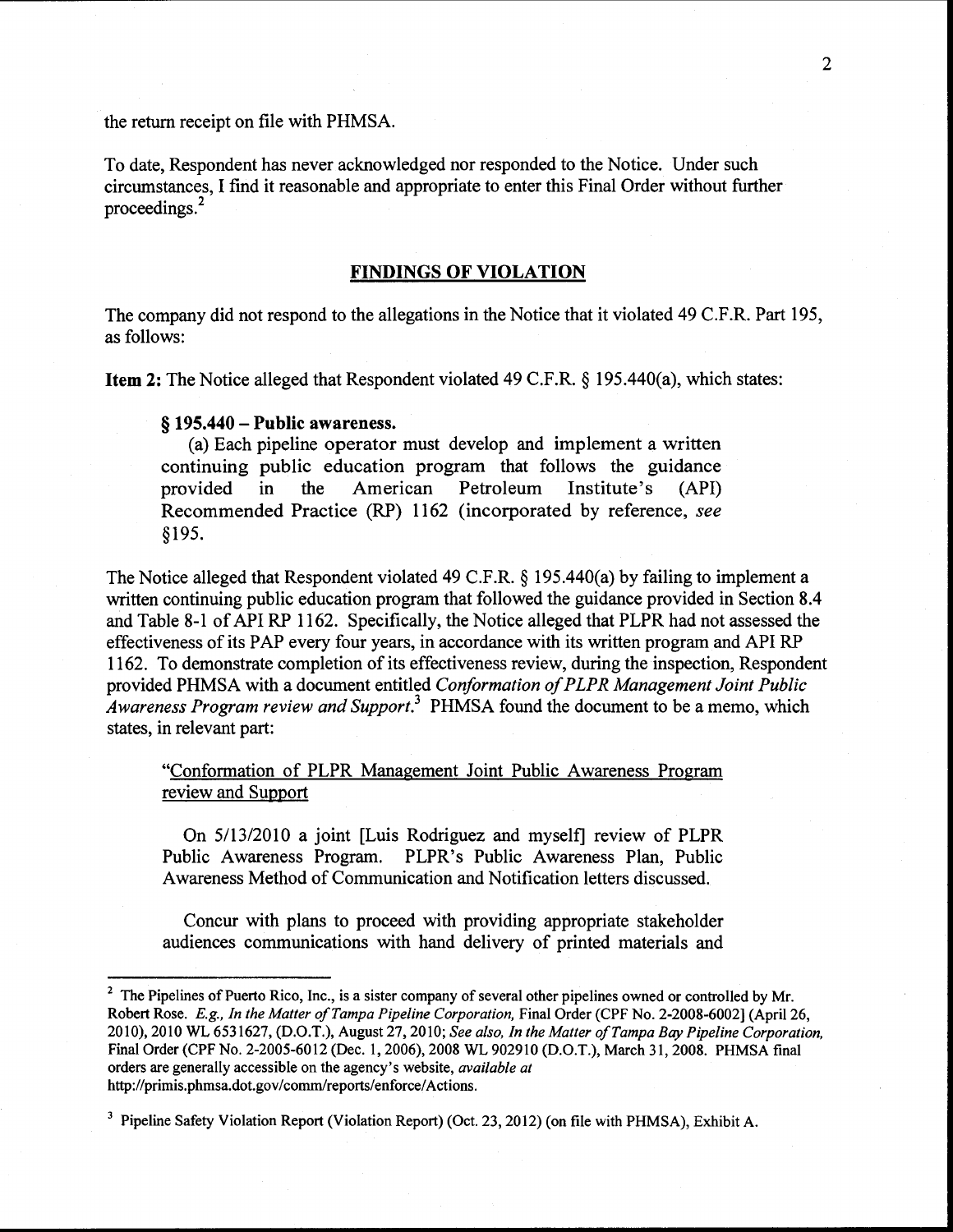face-to-face personal contact being primary message delivery method. Continuation of local procedure for providing pens and magnets during face-to-face contact is encouraged where appropriate. Public notification calls concerning ROW activity and zero (0) third party damage result of zero (0) attest to positive program bottom line results ... "

After a thorough review of the document, PHMSA found no evidence, information, or data that PLPR had assessed the effectiveness of its public awareness program every four years in accordance with API RP 1162.

Respondent did not contest this allegation of violation. Accordingly, based upon a review of all of the evidence, I find that Respondent violated 49 C.F.R. § 195.440(a) by failing to assess the effectiveness of its public awareness program every four years, in accordance with its written Public Awareness Program and Section 8.4 and Table 8-1 of API RP 1162.

**Item 3:** The Notice alleged that Respondent violated 49 C.F.R. § 195.440(g), which states:

# § 195.440 - Public awareness.

(a)

(g) The program must be conducted in English and in other languages commonly understood by a significant number and concentration of the non-English speaking population in the operator's area.

The Notice alleged that Respondent violated 49 C.F.R.  $\S$  195.440(g) by failing to conduct its PAP in other languages commonly understood by a significant number and concentration of the population in the operator's area. PHMSA found that Respondent had written and distributed its PAP message material entirely in Spanish.<sup>4</sup> Specifically, the Notice alleged that PLPR had not conducted its public awareness program in English, a language commonly understood by a significant number and concentration of the non-Spanish speaking population in the operator's area, as required by 49 C.F.R. § 195.440(g).

Respondent did not contest this allegation of violation. Puerto Rico is a territory of the United States. English, along with Spanish, is an official language in Puerto Rico. As of 2012, English remains an official language in the Commonwealth of Puerto Rico.<sup>5</sup> Accordingly, based upon a review of all of the evidence, I find that Respondent violated 49 C.F .R. § 195 .440(g) by failing to conduct its PAP in English, a language commonly understood by a significant concentration of the non-Spanish speaking population in the operator's area.

These findings of violation will be considered prior offenses in any subsequent enforcement action taken against Respondent.

<sup>4</sup> Violation Report, Exhibit A.

*<sup>5</sup>*https://www.cia.gov/library/publications/the-world-factbook/geos/rq.html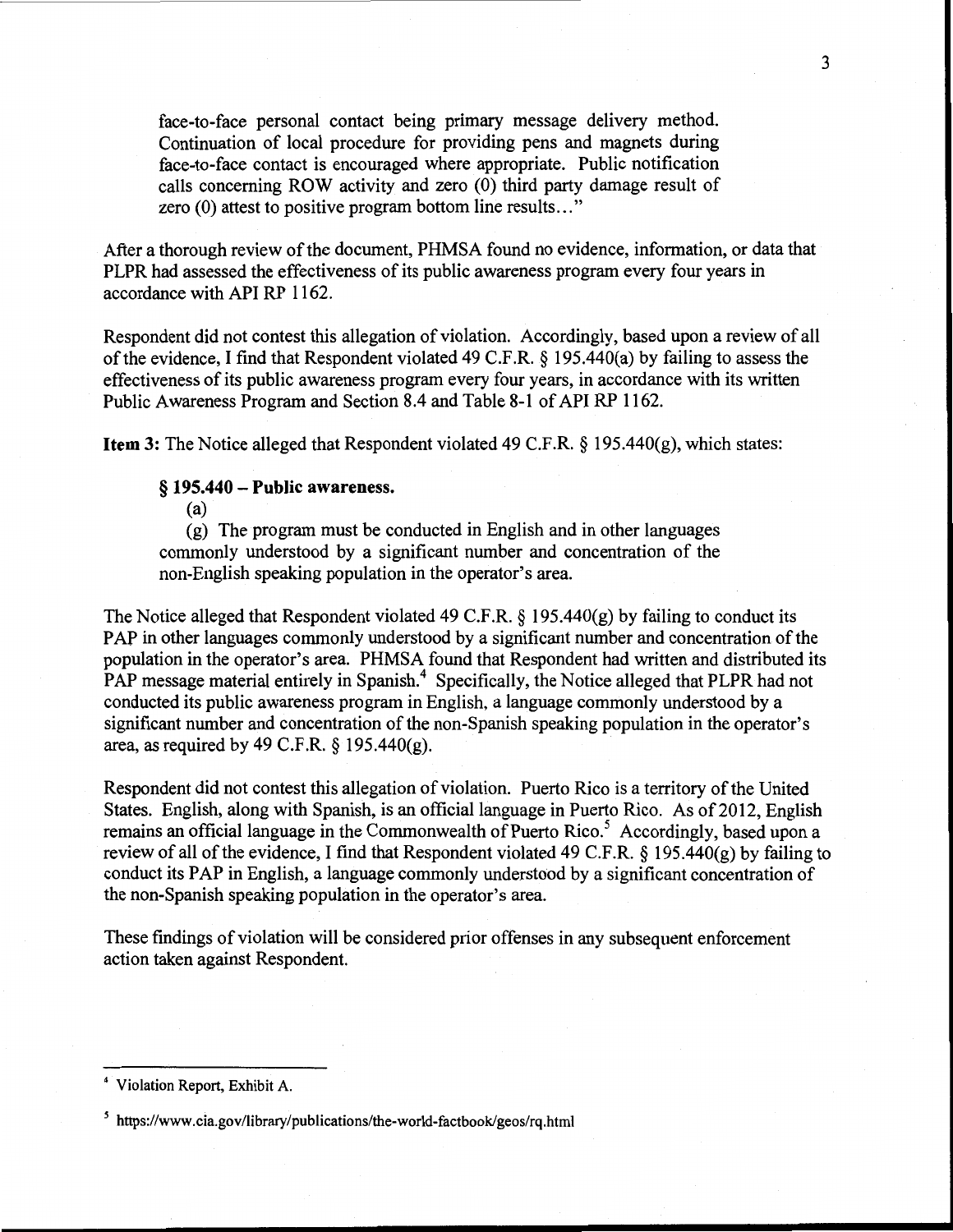## ASSESSMENT OF PENALTY

Under 49 U.S.C. § 60122, Respondent is subject to an administrative civil penalty not to exceed \$200,000 per violation for each day of the violation, up to a maximum of \$2,000,000 for any related series of violations. In determining the amount of a civil penalty under 49 U.S.C. § 60122 and 49 C.F.R. § 190.225, I must consider the following criteria: the nature, circumstances, and gravity of the violation, including adverse impact on the environment; the degree of Respondent's culpability; the history of Respondent's prior offenses; and any effect that the penalty may have on its ability to continue doing business; and the good faith of Respondent in attempting to comply with the pipeline safety regulations. In addition, I may consider the economic benefit gained from the violation without any reduction because of subsequent damages, and such other matters as justice may require. The Notice proposed a total civil penalty of\$8,700 for the violation of Section 195.440(a).

Item 2: The Notice proposed a civil penalty of \$8,700 for Respondent's violation of 49 C.F.R. § 195.440(a), for failing to assess the effectiveness of its public awareness program every four years, as required by its written Public Awareness Program and API RP 1162, Section 8.4. As noted above, PLPR failed to respond to the Notice. With respect to the nature and gravity of this violation, the failure to adequately notify and educate all of the public along or near the pipeline right-of-way to recognize a hazardous liquid pipeline emergency could have catastrophic results in the event of a release. The proposed penalty is based, in part, on the higher risks posed by a potential failure of this line to HCAs. In terms of culpability, Respondent's senior management knew or should have known of its responsibility to meet the various requirements of its written Public Awareness Program and API RP 1162. Accordingly, having reviewed the record and considered the assessment criteria, I assess Respondent a civil penalty of\$8,700 for violation of 49 C.F.R. § 195.440(a).

Payment of the civil penalty must be made within 20 days of service of this Final Order. Payment may be made by sending a certified check or money order (containing the CPF Number for this case), made payable to "U.S. Department of Transportation," to the Federal Aviation Administration, Mike Monroney Aeronautical Center, Financial Operations Division (AMZ-341), P.O. Box 269039, Oklahoma City, Oklahoma 73125. Federal regulations (49 C.F.R. § 89.21(b)(3)) also permit payment to be made by wire transfer through the Federal Reserve Communications System (Fedwire), to the account of the U.S. Treasury. Detailed instructions are contained in the enclosure. Questions concerning wire transfers should be directed to: Financial Operations Division (AMZ-341), Federal Aviation Administration, Mike Monroney Aeronautical Center, P.O. Box 269039, Oklahoma City, Oklahoma 73125. The Financial Operations Division telephone number is (405) 954-8893.

Failure to pay the \$8,700 civil penalty will result in accrual of interest at the current annual rate in accordance with 31 U.S.C. § 3717, 31 C.F.R. § 901.9 and 49 C.F.R. § 89.23. Pursuant to those same authorities, a late penalty charge of six percent (6%) per annum will be charged if payment is not made within 110 days of service. Furthermore, failure to pay the civil penalty may result in referral of the matter to the Attorney General for appropriate action in a district court of the United States.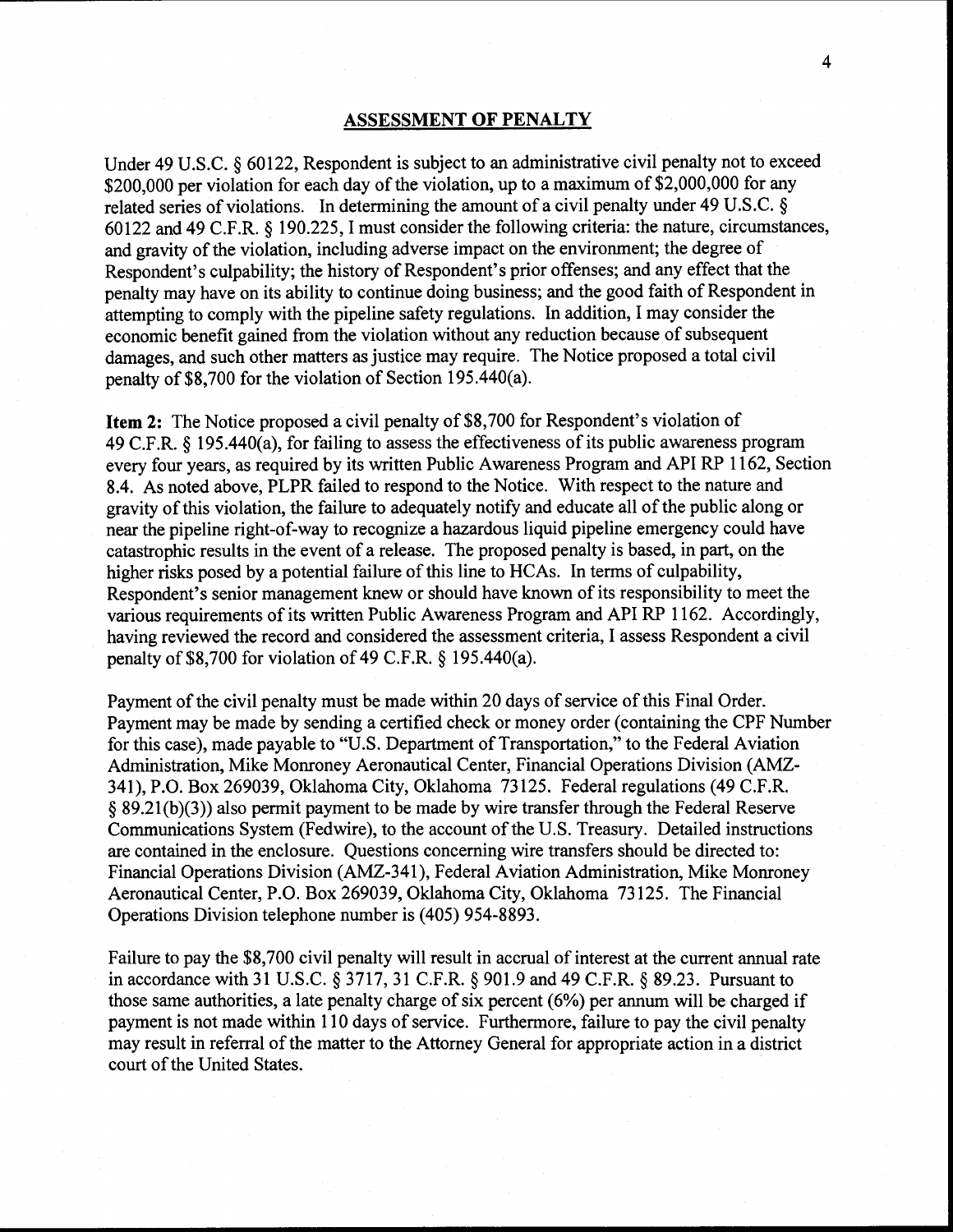### **COMPLIANCE ORDER**

The Notice proposed a compliance order with respect to Items 2 and 3 in the Notice for violation of 49 C.F.R.  $\hat{\delta}$  195.440(a) and (g). Under 49 U.S.C.  $\hat{\delta}$  60118(a), each person who engages in the transportation of hazardous liquids or who owns or operates a pipeline facility is required to comply with the applicable safety standards established under chapter 601. Pursuant to the authority of 49 U.S.C. § 60118(b) and 49 C.F.R. § 190.217, Respondent is ordered to take the following actions to ensure compliance with the pipeline safety regulations applicable to its operations. Respondent must take the following actions:

- 1. With respect to the violation of§ 195.440(a) **(Item 2),** Respondent must, within 30 days of receipt of this Order, conduct a PAP Effectiveness Evaluation. In addition, Respondent must
	- a. PLPR must submit written documentation to the Director, Southern Region, to verify that an effectiveness evaluation has been completed, within 45 days of receipt of this Order.
- 2. With respect to the violation of§ 195.440(g) **(Item 3),** Respondent must, within 60 days of receipt of this Order, prepare and distribute new PAP message material that includes the English language. In addition, Respondent must
	- a. PLPR must submit written documentation to the Director, Southern Region, to verify that the company has prepared and distributed the new message material in English, within 75 days of receipt of this Order.
- 3. It is requested, but not required, that PLPR maintain documentation of the safetyimprovement costs associated with fulfilling the terms of this Compliance Order and submit the total to Wayne T. Lemoi, Director, Southern Region. It is requested that costs be reported in two categories: (1) total cost associated with preparation/revision of plans, procedures, studies, and analyses; and (2) total cost associated with replacements, additions, and other changes to pipeline infrastructure.

The Director may grant an extension of time to comply with any of the required items upon a written request timely submitted by the Respondent and demonstrating good cause for an extension.

Failure to comply with this Order may result in the administrative assessment of civil penalties not to exceed \$200,000 for each violation for each day the violation continues or in referral to the Attorney General for appropriate relief in a district court of the United States.